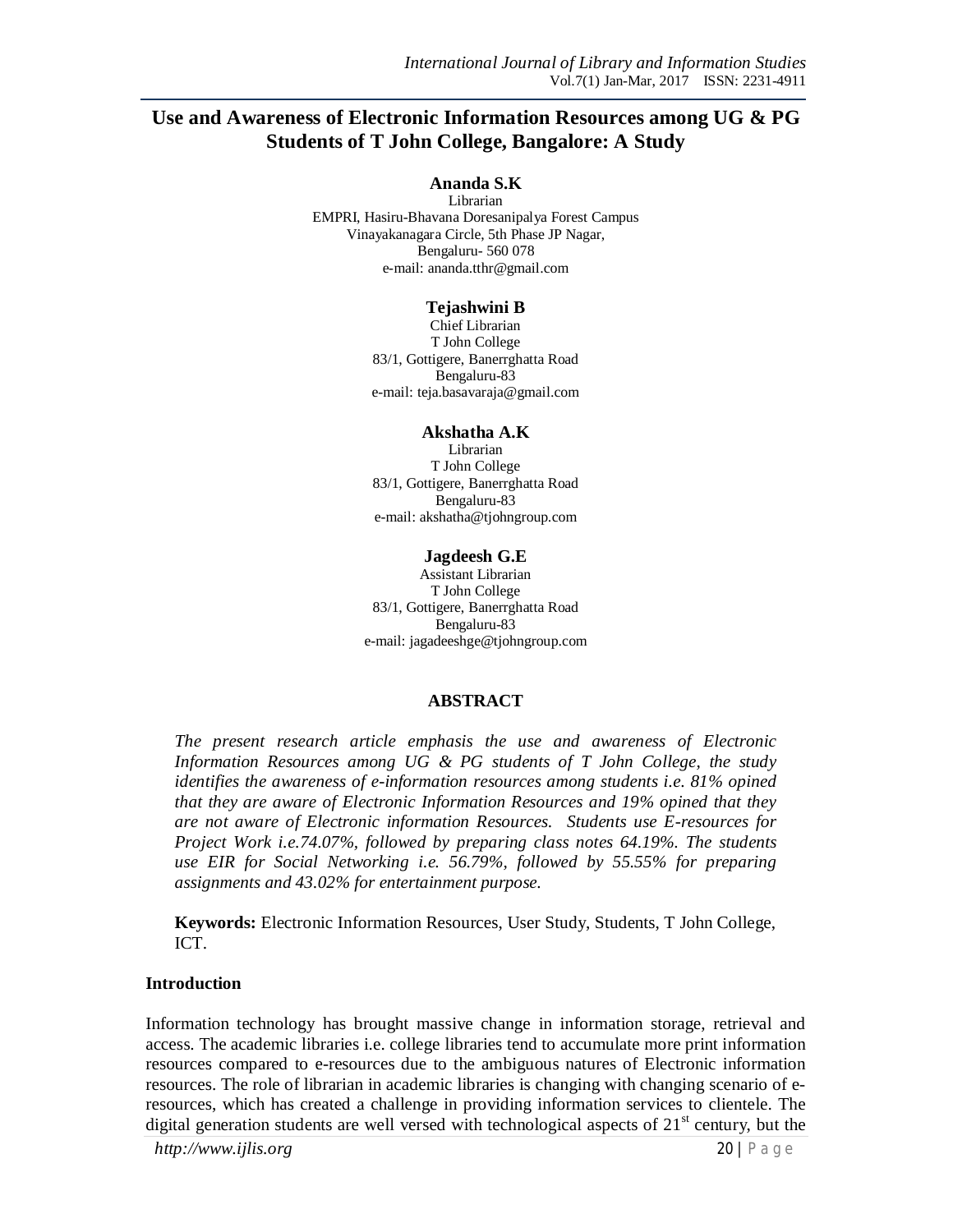vast information on the web and dynamic nature of the technology throws new challenges in understanding the form of information and utilizing it in effective way. The LIS professionals in academic libraries should be aware of the level of Electronic Information Resources among respective college students, by which the Librarians can create an encouraging atmosphere to students in accessing E-resources and utilizing in efficient way.

## **Review of literature**

Innumerous of user studies have been carried out by researchers to understand the awareness and use of e-resources by users, very few have been recorded here which are most relevant to the present area of research in order to get insights of previous studies.

Kaur and Verma (2009) conducted a study on use Electronic Information Resources by faculty, students and research scholars in Thapar University, Punjab. The study revealed that around 36.29 are not aware of Electronic Information Resources and usage of e-journals is very few and also very few number of users accessing e-resources database subscribed by Thapar University.

Tyagi (2011) conducted a study on Use and Awareness of Electronic Information Sources at IIT Roorkee. The findings showed that 100% of faculty members and research scholars were aware about the library's E-resources/services. In case of post graduates and under graduate students 97.18% and 36.61% were aware, whereas 63.39% populations of undergraduate students were not aware E-resources.

Adeniran (2013) conducted study on Usage of electronic resources by undergraduates at the Redeemer's University, Nigeria which showed 21.0% out of the 100% of the respondents, agreed that they used the electronic resources for research purpose. 12.8% indicated that they used them for current awareness purpose. 20.3% agreed they used them to acquire information, 21.8% indicated that they used electronic resources for assignment.11.8% agreed that they used them for e-mail purpose while 12.2% of them indicated that they used electronic resources for news acquisition. From the table, it is revealed that majority of the respondents used the electronic resources for research, current awareness,

Priyadharshini, Janakiraman, Subramanian (2015) carried a study on awareness of usage of Electronic Information Resources in Agricultural College and Research Institute, Madurai, the study revealed that use of E-resources freely available through internet search engines like Google, Yahoo etc, and they used frequently E-journals 70%; followed by e-books 65% and online databases 50%, while the least preference given to the use of e-achieves and CD ROM databases 5% which was quiet surprise for researchers.

Bankole, Ajiboye, O Otunla (2015) found the purpose Use of Electronic Information Resources by Undergraduates of Federal University of Agriculture, Abeokuta, Ogun State, Nigeria the highest number of respondents 72.4% were using Electronic Information Resources to complete class assignments, followed by 60.6% that were using it to obtain course related information/study materials. 43.5% respondents to update knowledge/keep abreast of latest development while 38.4% were using e resources for research purposes. Those using electronic resources for entertainment 8.8% and leisure 15.3% were the least.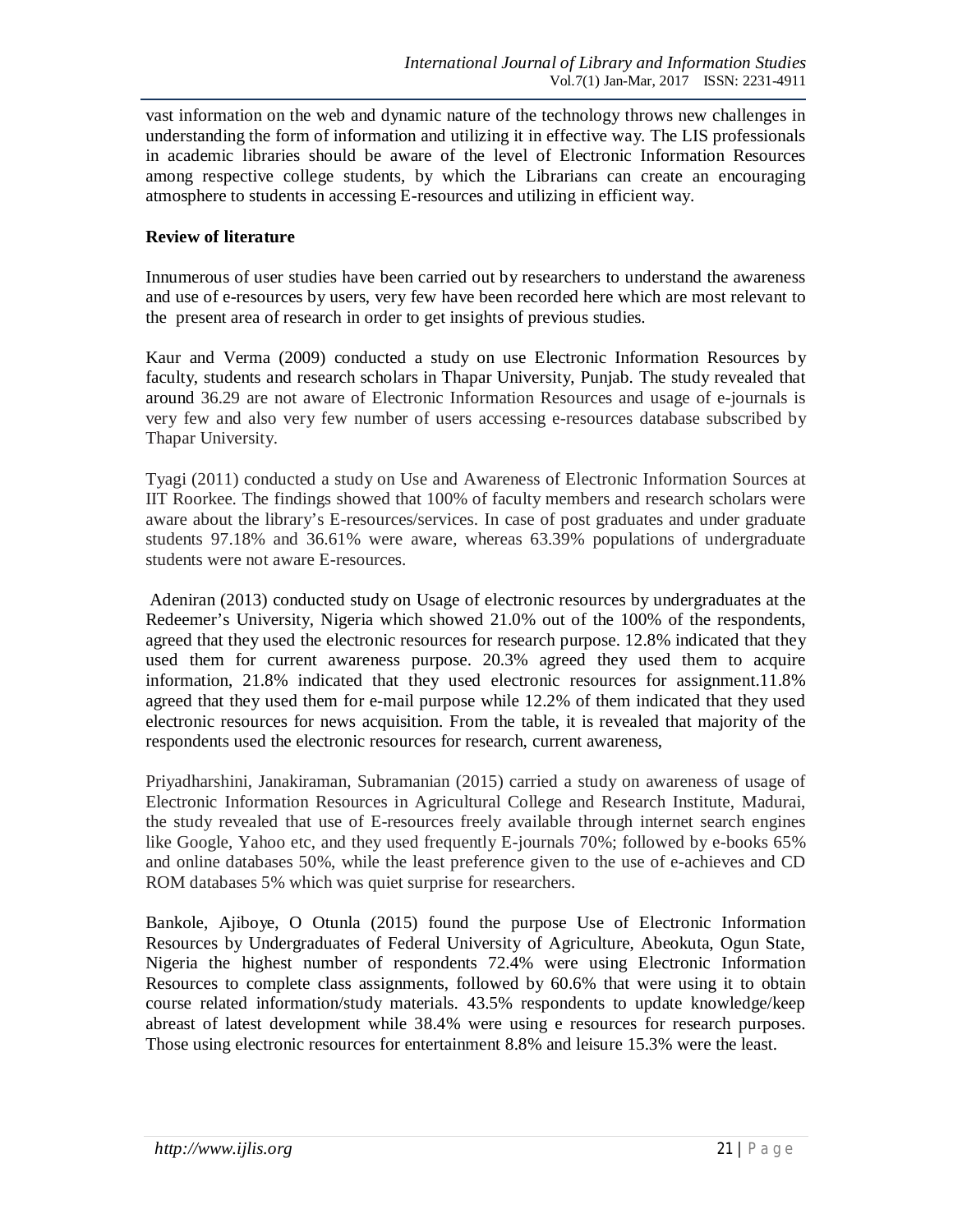## **Objectives of the study**

The following are the objectives guiding the study:

- To know the awareness of Electronic Information Resources among UG & PG students
- To know the frequency of use Electronic Information Resources among UG & PG students.
- To assess the purpose of using Electronic Information Resources among UG & PG students
- To understand the issues faced by UG  $\&$  PG students using Electronic Information Resources
- To understand the impact Electronic Information Resources for academic performance.

## **Methodology**

The present study was carried out by Questionnaire–Survey method for data collection. A structured questionnaire was prepared in view of objectives and 120 questionnaires were distributed among UG & PG students of T John College 100 i.e. 83.33% filled in questionnaire were received in response.

### **Data analysis and interpretation**

The collected data from questionnaires were analyzed pertaining to objectives. A total of 120 questionnaires were distributed among UG students of T John College with 100 (83.33%) responses from students. The data is further analyzed to understand the use and awareness of Electronic Resources by students.

| Sl. no. |               |           | Total $(n=100)$ | Percentage |
|---------|---------------|-----------|-----------------|------------|
|         | Age           | 18-21     | 75              | 75%        |
|         |               | $22 - 24$ | 23              | 23%        |
|         |               | Above -24 |                 | 2%         |
| 2       | <b>Gender</b> | Male      | 74              | 74%        |
|         |               | Female    | 26              | 26%        |
| 3       | Course        | UG        | 73              | 73%        |
|         |               | PG        | 27              | 27%        |

**Table -1 Demographic details**

Table-1 shows the demographic details of the respondents. In total 100 response 75(75%) students are in the age group  $18-21$ ,  $23(23%)$  are in 22-24 age group and least i.e.  $2(2%)$  are above 24. In gender-wise distribution out of 100 74(74%) are Male and 26(26%) are female. Course-wise distribution shows that 73(73%) are UG students and 27(27%) are PG students.

| <b>Table-2 Awareness of Electronic Information Resources</b> |       |                   |  |  |
|--------------------------------------------------------------|-------|-------------------|--|--|
| <b>Response</b>                                              | Total | <b>Percentage</b> |  |  |
| Yes                                                          |       | 81%               |  |  |
| N٥                                                           | Q     | 19%               |  |  |

| <b>Table-2 Awareness of Electronic Information Resources</b> |  |
|--------------------------------------------------------------|--|
|                                                              |  |

Table-2 depicts awareness of Electronic Information Resources among UG and PG students of T John College. Out of 100 respondents 81(81%) opined that they are aware of Electronic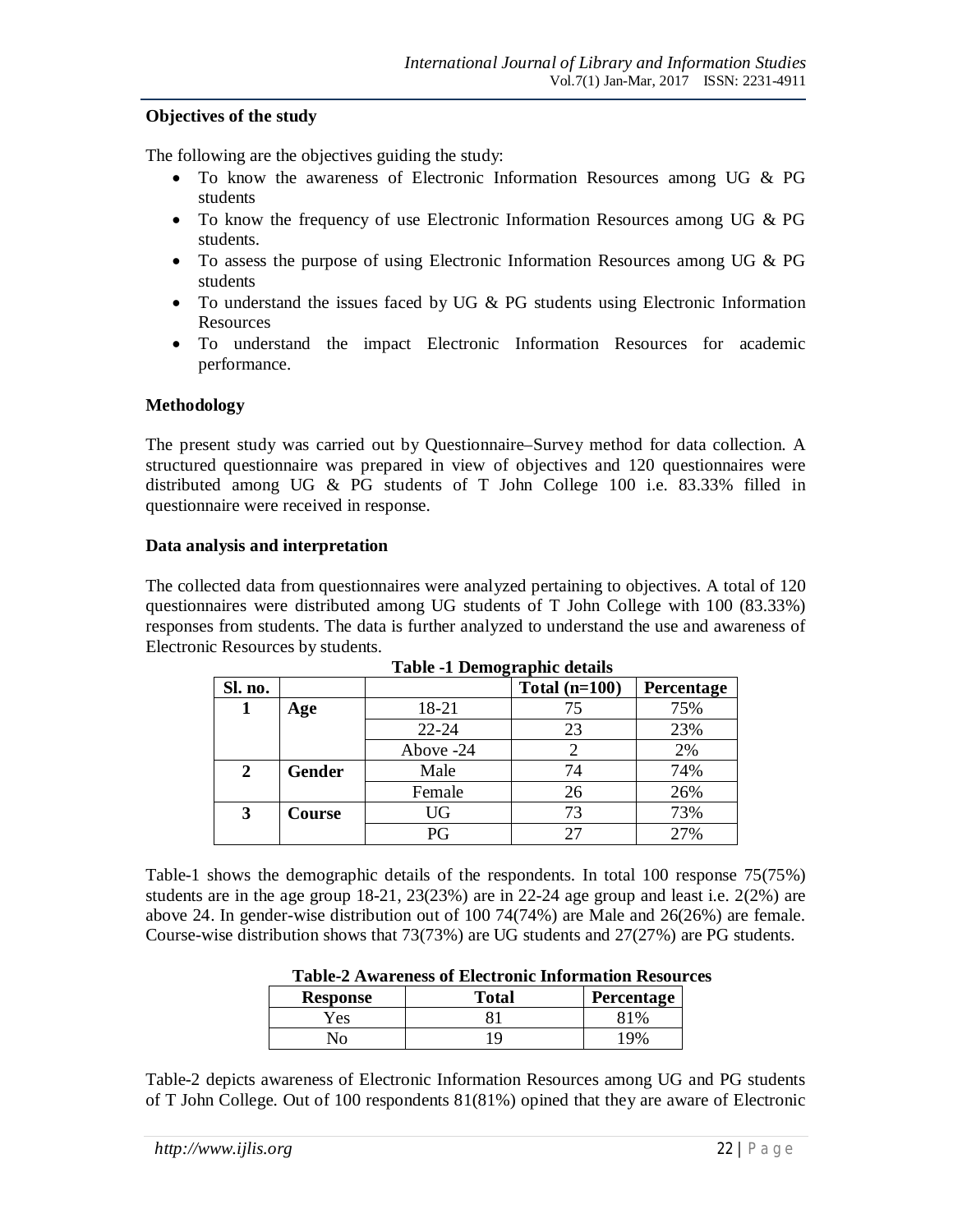Information Resources and 19 (19%) opined that they are not aware of Electronic information Resources.



|  |  |  | <b>Figure-1 Awareness of electronic information resources</b> |  |
|--|--|--|---------------------------------------------------------------|--|
|--|--|--|---------------------------------------------------------------|--|

| <b>Frequency</b> | <b>Total</b> | <b>Percentage</b> |
|------------------|--------------|-------------------|
| Regularly        | 35           | 43.20%            |
| Occasionally     |              | 35.80%            |
| Rarely           |              | 20.98%            |
| Total            |              | 100%              |

### **Table-3 Frequency of Using Electronic Information Resources**

Table-3 shows the frequency of use of Electronic Information Resources by students. Among 81 students 35 (43.20%) students use Electronic Information Resources on regular basis, followed by 29 (35.80%) students use Electronic Information Resources occasionally and 17 (20.98%) students use Electronic Information Resources rarely.

| <b>Purpose</b>        | <b>Total</b> | Percentage |
|-----------------------|--------------|------------|
| Preparing class notes | 52           | 64.19%     |
| Seminars              | 48           | 59.25%     |
| Project work          | 60           | 74.07%     |
| Current awareness     | 47           | 58.02%     |
| Assignment            | 45           | 55.55%     |
| Social networking     | 46           | 56.79%     |
| Entertainment         | 35           | 43.20%     |
| Others                |              | 7.40%      |

### **Table-4 Purpose of using Electronic Information Resources**

Table-4 depicts the purpose of using Electronic Information Resources by students. The major purpose for using Electronic Information Resources by students is Project Work i.e. 74.07%, followed by preparing class notes 64.19%, followed by seminar purpose i.e. 59.2%, followed by current awareness purpose i.e. 58.02%. The students use EIR for Social Networking i.e. 56.79%, followed by 55.55% for preparing assignments and 43.02% for entrainment purpose, and followed by 7.40% for other purposes.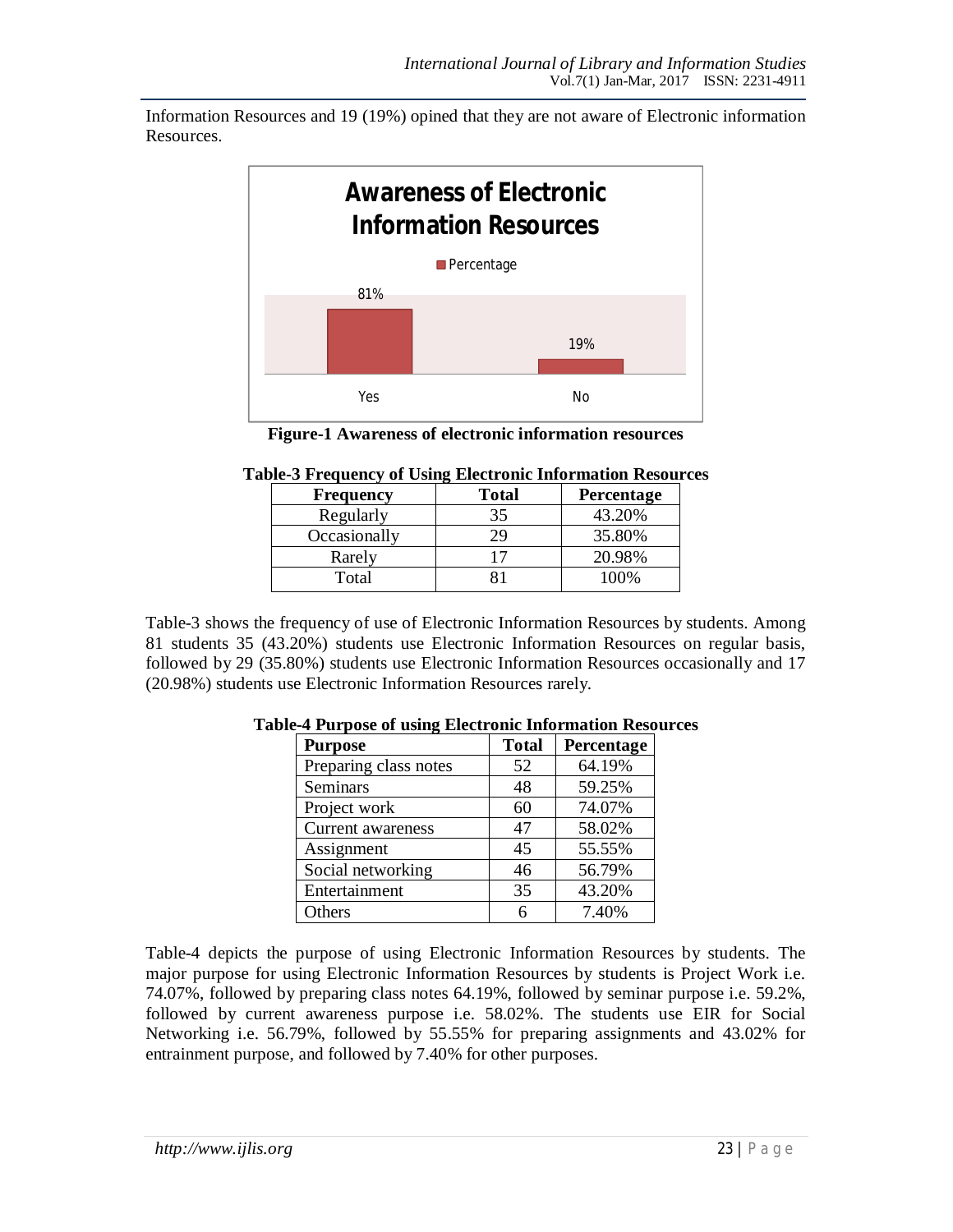

**Figure-2 Purpose of using Electronic Information Resources**

| <b>Issues</b>                           | <b>Total</b> | Percentage |
|-----------------------------------------|--------------|------------|
| Not familiar with E-resources           | 18           | 22.22%     |
| Not able to use E-resources             | 17           | 20.98%     |
| Materials required are not available or | 24           | 29.62%     |
| not in use                              |              |            |
| <b>Technical problems</b>               | 43           | 53.08%     |
| Difficulty in e-reading                 | 17           | 20.98%     |
| wise<br>Less availability of course     | 24           | 29.62%     |
| information resources                   |              |            |

| <b>Table-5 Issues in using Electronic Information Resources</b> |
|-----------------------------------------------------------------|
|-----------------------------------------------------------------|

Table-5 shows issues faced by students in using Electronic Information Resources, the major issue faced by students in accessing Electronic Information Resources is Technical problem i.e. 53.08%, followed by non-availability of Electronic Information Resources and coursewise Electronic Information Resources i.e. 29.62% and 22.22% students opined that they are not much familiar with Electronic Information Resources and 20.98% students opined that there is difficulty in E-reading and not able use Electronic Information Resources properly.

| Impact      | <b>Total</b> | <b>Percentage</b> |
|-------------|--------------|-------------------|
| Very useful | 56           | 69.13             |
| Don't know  |              | 30.86%            |
| Not useful  |              | 4 93%             |

**Table-6 Impact of Electronic Information Resources on Academia**

Table-6 Depicts the impact of Electronic Information Resources on academic activities according to students, around 69.13% students opined that Electronic Information Resources are very useful for academic activities and 4.93% opined Electronic Information Resources are not useful for academic activities. 30.86% students opined that they are not aware about Impact of Electronic Information Resources for academic activities.